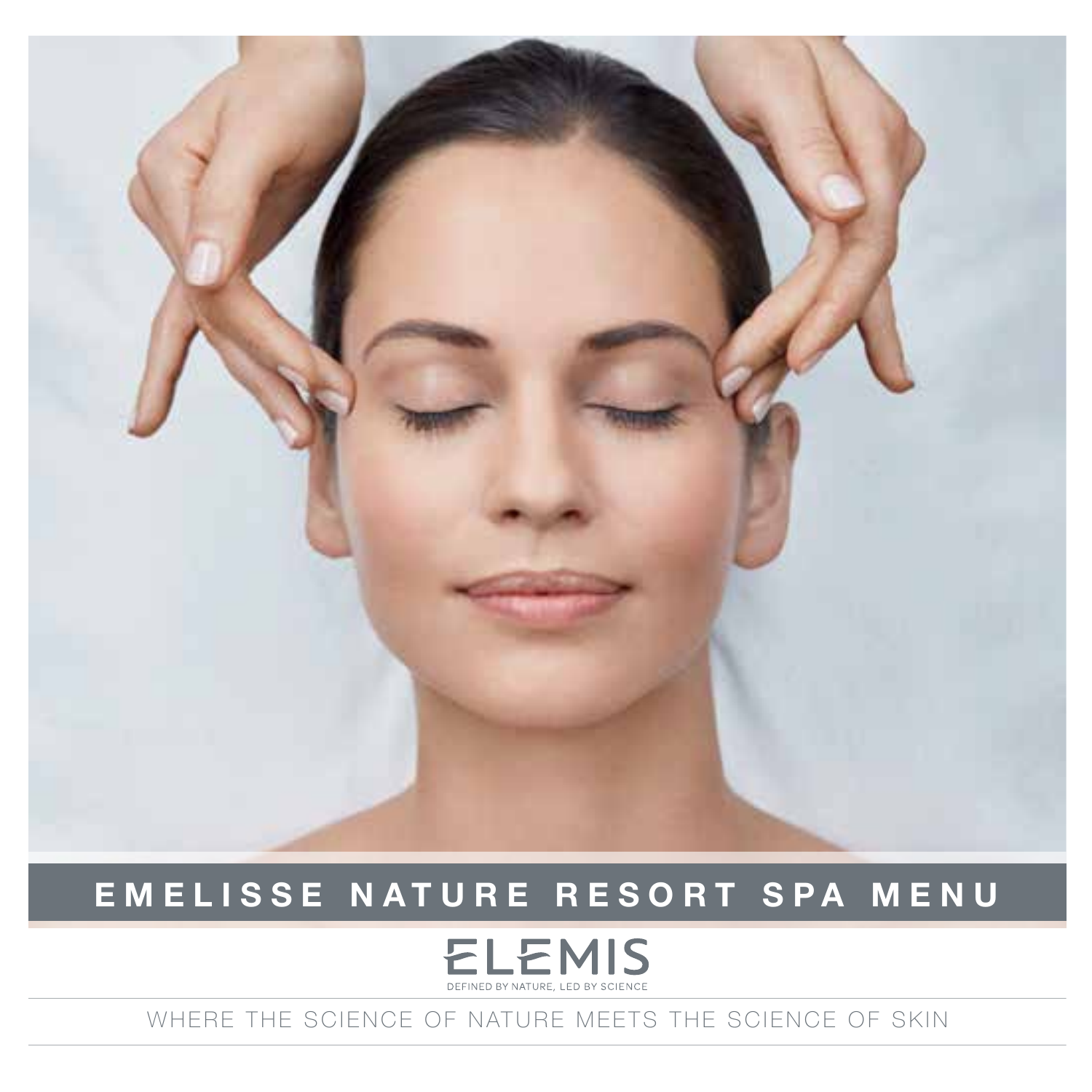

## **ELEMIS TREATMENT PHILOSOPHY**



ELEMIS is the pioneering British skincare and spa brand that treats over 6.5 million people each year and has the single largest influence on trends and developments in the global skincare and spa industry. The successful combination of powerful natural ingredients, cutting-edge formulation technology and proven clinical trials has enabled ELEMIS to bring to market some of the most influential anti-ageing skincare products and professional spa therapies the beauty industry has ever seen. Your skin, your body and your wellness lie at the heart of ELEMIS. ELEMIS Therapists harness the power of nature and science to create ground-breaking formulations that genuinely transform your skin. ELEMIS scientifically controls every aspect of product formulation, ensuring quality, efficacy and exceptional integrity. From the seeds chosen and the type of soil used, to the selection of extraction process, ELEMIS ensures that all formulations have maximum therapeutic activity. Sublime sensory. Personally prescribed.

**The experience is exceptional; the results are real.**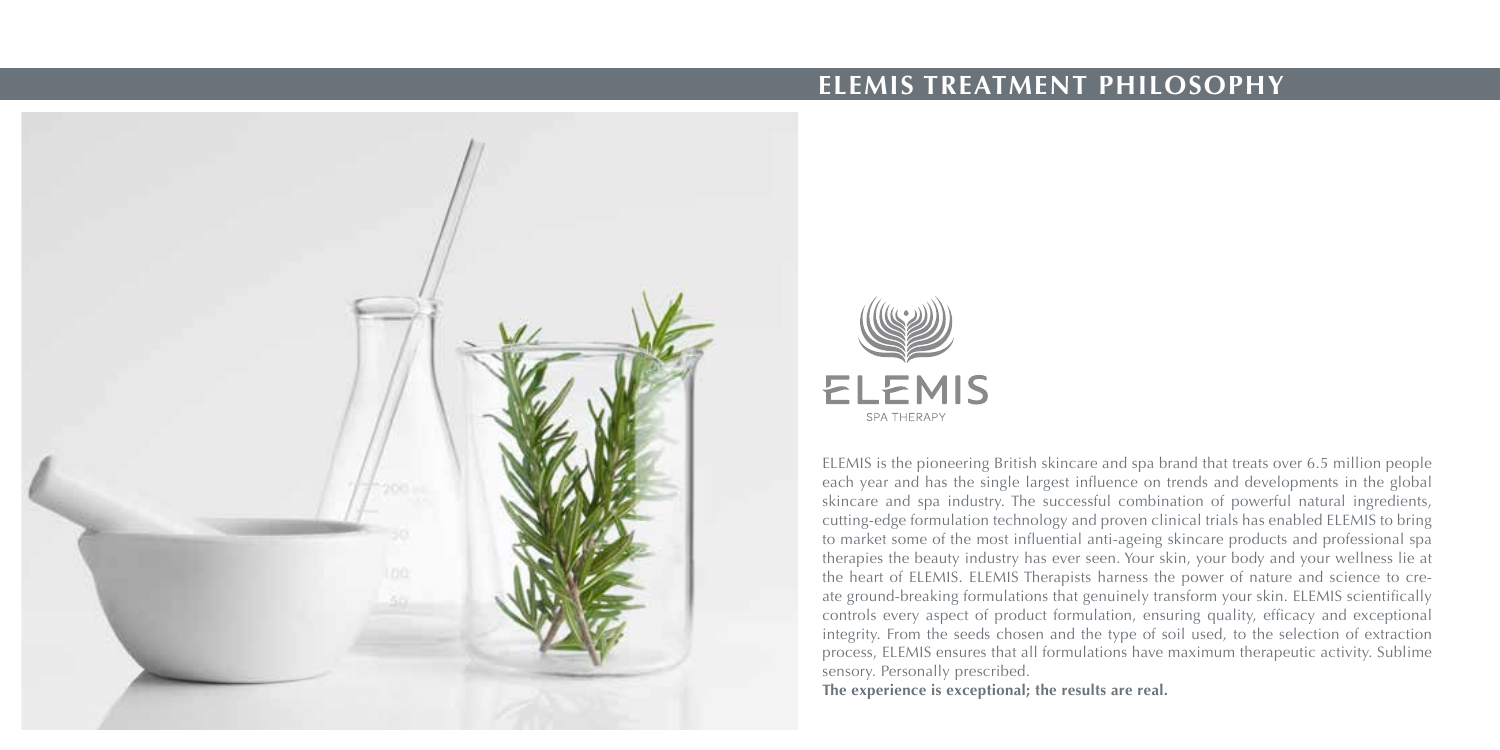

## **ELEMIS FACE AND BODY COMBINATIONS**

Choose your own combination of facial and body massage, or let your ELEMIS therapist personally prescribe the perfect treatment to work with your skin, your mood and your needs.

#### **ELEMIS COUTURE TOUCH 60 mins | €120.00**

Condition your skin and muscles with this all-embracing experience. Combine any 30-minute or 1-hour ELEMIS hands-on TOUCH facial with your personalised Freestyle Deep Tissue Massage or Deeper than Deep Hot Stone Massage.

#### **ELEMIS COUTURE TOUCH 120 mins | €175.00**

The ultimate introduction to ELEMIS spa-therapies. This No.1 best-selling package combines a full body Deep Tissue or Well-Being Massage with an intensive Anti-Ageing or Skin Solution Facial, prescribed to your needs.

#### **ELEMIS COUTURE TOUCH FOR MEN 120 mins | €175.00**

Enjoy the best of both worlds by combining a Time for Men Facial with a Deep Tissue or Well-Being Massage to improve total body performance. Rehydrates and energises the complexion, whilst deeply relaxing and recharging the body.

### **SPA DAY PACKAGE 180 mins | €210.00**

Escape with this package that will revitalize you from the toes up to the top both externally and internally which includes: ELEMIS Exotic lime & Ginger or Frangipani salt Glow, ELEMIS Deep Tissue Massage, ELEMIS Advanced Anti-ageing Facial, Earth Spa Light Lunch.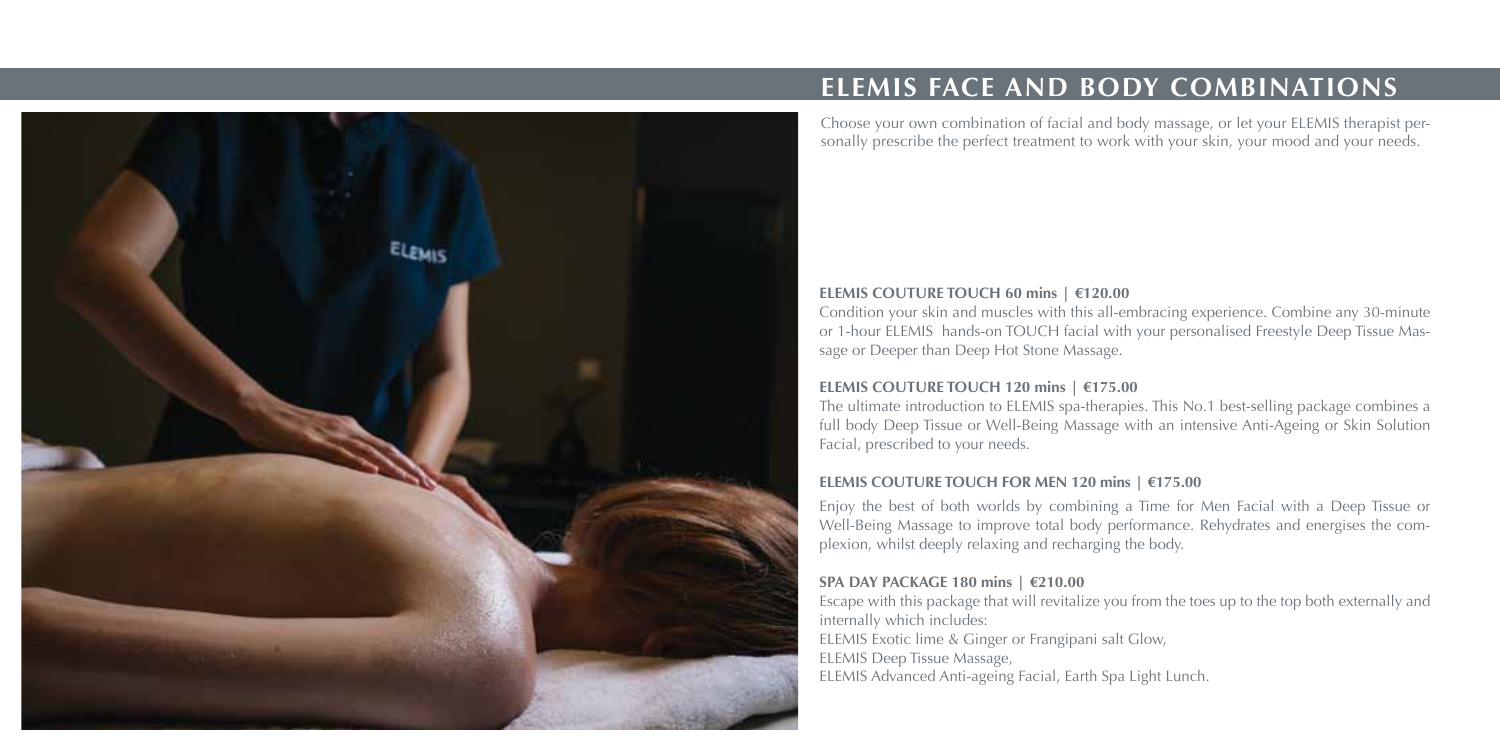

## **ELEMIS ANTI-AGEING FACIALS**

Defy the hands of time with clinically proven anti-wrinkle, radiance and resurfacing facials for instant results. Therapies include facial mapping analysis, eye treatment, luxurious hand, arm and optional scalp massage

#### **ELEMIS PRO-COLLAGEN AGE DEFY 60 mins | €115.00**

Tackle fine lines and wrinkles with the clinically proven\* age-defying benefits of marine charged Padina Pavonica and Red Coral. Targeted massage encourages optimum cellular function for nourished, younger looking skin. \*Independent Clinical Trials

#### **ELEMIS SUPERFOOD PRO-RADIANCE 60 mins | €115.00**

A nutritional boost rich in superfoods and essential minerals designed to pack stressed, dull skin with energising, detoxifying actives. Clinically proven<sup>\*</sup> to leave skin plumper, radiant and lit up with good health. \*Independent Clinical Trials

#### **ELEMIS PRO-COLLAGEN DEFINITION LIFT & CONTOUR 60 mins | €115.00**

Powered by breakthrough technology, this facial helps restore the architecture of the face using the potent nutrients in plant actives found to help support the extra-cellular matrix. Creates a profoundly sculpted, youthful effect.

#### **ELEMIS WHITE BRIGHTENING PIGMENT PERFECTOR 60 mins | €115.00**

Restores even skin tone, targeting unwanted areas of pigmentation. Encapsulated Vitamin C acts as a potent brightener, inhibiting future pigmentation. The result is a more even, colour-corrected and illuminated complexion.

#### **ELEMIS DYNAMIC RESURFACING PRECISION PEEL 30 mins | €60.00**

Clinically proven\* to target the signs of ageing and uneven skin tone, this pioneering precision treatment uses layers of enzymes for powerful exfoliation and renewal. A new start for smoother, younger-looking skin. \*Independent Clinical Trials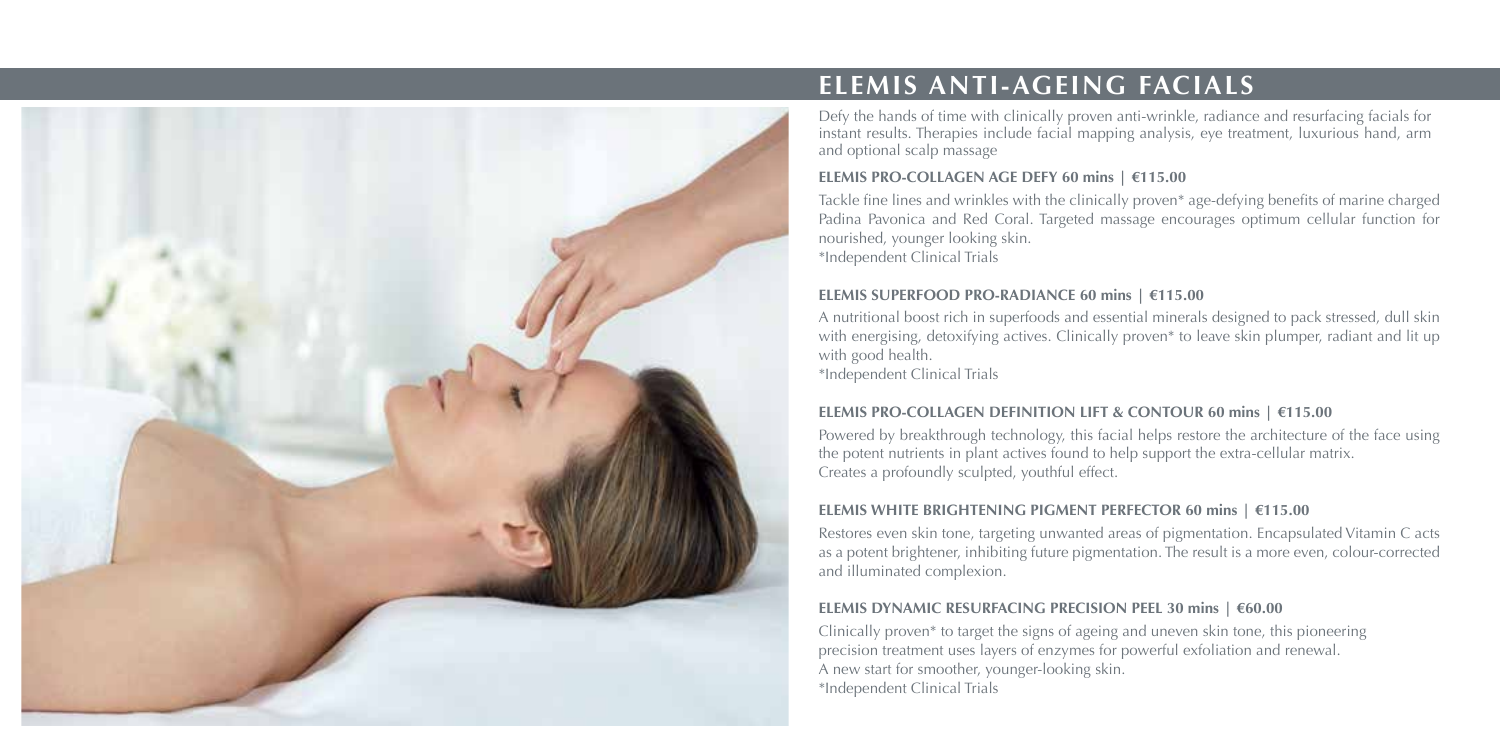

Men's skin behaves differently to women's. Shaving, sports and lifestyle all make their own demands. ELEMIS responds with high performance facial therapies designed to restore energy, dynamism and lustre to male skin.

#### **ELEMIS HIGH PERFORMANCE SKIN ENERGISER 60 mins | €115.00**

The hard-working facial for ageing, dehydrated skin and tired eyes. It maximises cell regeneration, as steam and extraction decongests. Multi-dynamic facial massage sequences boost circulation, whilst scalp and foot massage deeply relax.

## **MEN ELEMIS SKIN SOLUTION FACIALS**

These targeted treatments will gently but firmly take on the challenges of sensitivity, oiliness and dullness for healthier complexions.



#### **ELEMIS SENSITIVE SKIN SOOTHER 60 mins | €105.00**

Restores even skin tone, targeting unwanted areas of pigmentation. Encapsulated Vitamin C acts as a potent brightener, inhibiting future pigmentation. The result is a more even, colour-corrected and illuminated complexion.

#### **ELEMIS ANTI-BLEMISH MATTIFY AND CALM 60 mins | €105.00**

A revelation for oily, congested or hormonal skin. This mattifying facial helps combat oil and shine, while intuitive massage helps restore micro-circulation. A deeply detoxifying treatment for clear, bright skin.

#### **ELEMIS PEPTIDE4 SKIN SYNCHRONIZING BOOSTER FACIAL 30 mins | €60.00**

Recover Like Clockwork, with this Express facial treatment empowered with the ELEMIS Peptide 24/7 range. Peptide4 products work around the clock to help keep skin in sync, ensuring each vital process is carried out to optimum effect. The result? Skin that looks well-rested, radiant and beautiful, 24/7.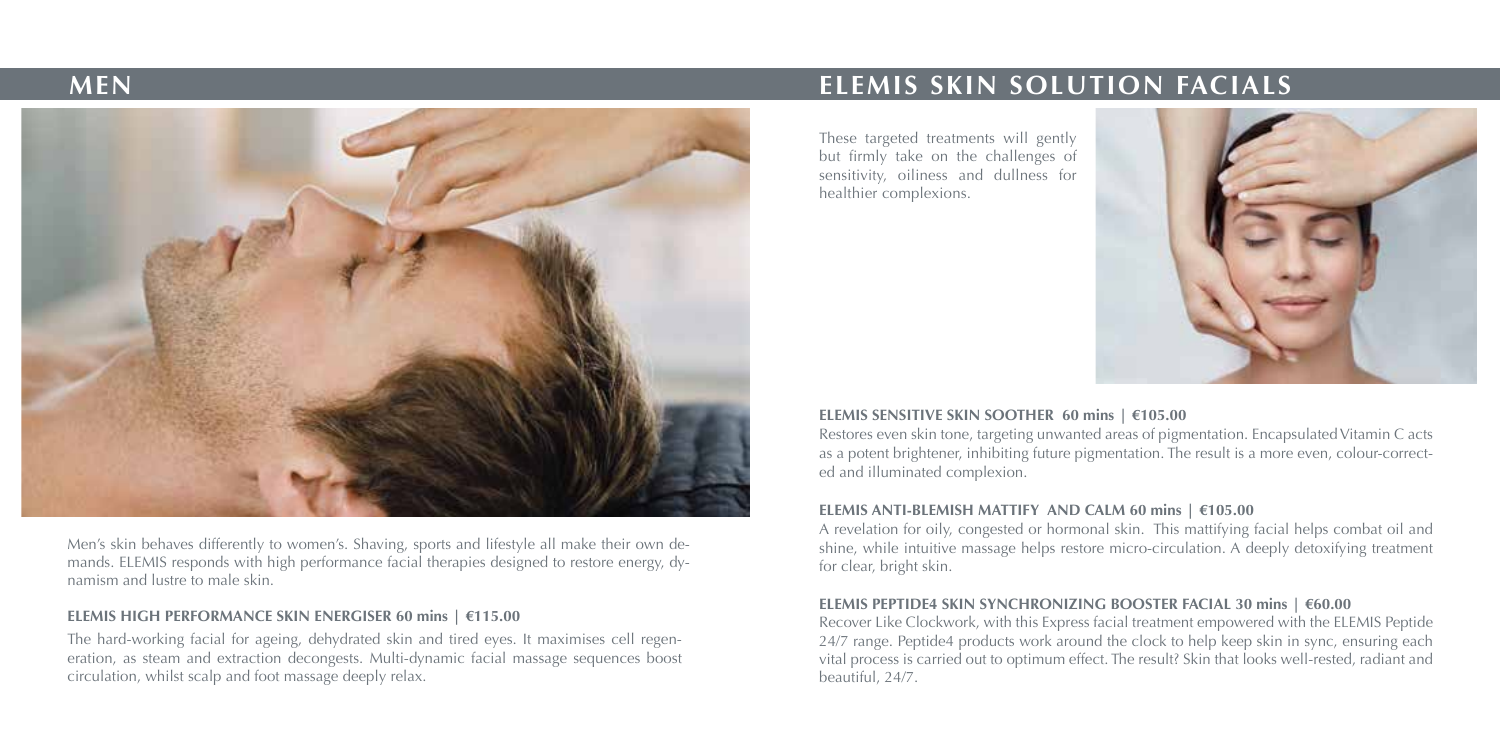

#### **ELEMIS GARDEN OF ENGLAND ROSE RESTORE RELAXING MASSAGE 60 mins | €95.00**

Take a walk in an English garden with this lavishly hydrating body massage. The unique Life Elixirs Essences that have been designed to be used in this extremely relaxing massage, will bring everything back to the potency of modern aromatics. Each Essence has been designed for a different mood, enabling this massage to be tailored to your needs. You may choose one of the following Life Elixir Essences: **Calm:** a soothing blend, helps you to find your inner peace. **Clarity:** an uplifting blend, helps you to invigorate your sense of self **Fortitude:** an empowering Blend, makes you feel grounded and strong to the core **Embrace:** a serene blend, to ignite your senses **Sleep:** a deeply relaxing blend, to let your mind and body restore itself

## **ELEMIS BODY MASSAGE**

High performance therapies to relax and recharge.

#### **ELEMIS FREESTYLE DEEP TISSUE MASSAGE 90 mins | €120.00**

Your therapist will select an aromatic oil according to your concerns, be they muscle pain, stress relief, relaxation or balance. The flowing massage works deeper into the tension, encouraging optimum circulation.

**Stress-a-Way:** Wind down and release the tension of the day. **Spirit Reviver:** A powerful surge to invigorate and recharge. **Muscle Melt:** Relax and re-energise a tired and aching body. **Chakra Balancing:** Reconnect your mind, body and soul.

#### **ELEMIS FREESTYLE DEEP TISSUE BACK MASSAGE 30 mins | €55.00**

This rhythmic massage focuses purely on the back and shoulders area to relieve specific stress and muscle tension. The key techniques of the Free Style Deep Tissue Massage are experienced in this mini- massage.

#### **ELEMIS DEEPER THAN DEEP HOT STONE MASSAGE 90 mins | €110.00**

Balinese stones bathed in the Frangipani Monoi Body Oil are worked deep into the muscles, getting into areas of tension. The result is sparkling vitality with the added bonus of intensely hydrated skin.

#### **ELEMIS PEACEFUL PREGNANCY FACE AND BODY EXPERIENCE 75 mins | €100.00**

Tried and tested safe massage techniques are combined and adapted to each stage of pregnancy. Helps to relieve tension in the lower and upper back, as well as alleviate swelling of the hands and feet, while easing the mind and uplifting the spirit.

#### **ELEMIS FRANGIPANI HEAD & SCALP MASSAGE WITH HAIR TREATMENT 45 mins | €75.00**

This scalp massage is so blissful it should be illegal. Tension is dissolved using a combination of the ancient Chinese healing massage Tui Na and Japanese Shiatsu, while Indian and Thai kneading invigorates and clears your head. We can either make you float like a butterfly or sting like a bee. You choose. Added bonus the amazing Frangipani Monoi Hair & Scalp Mask.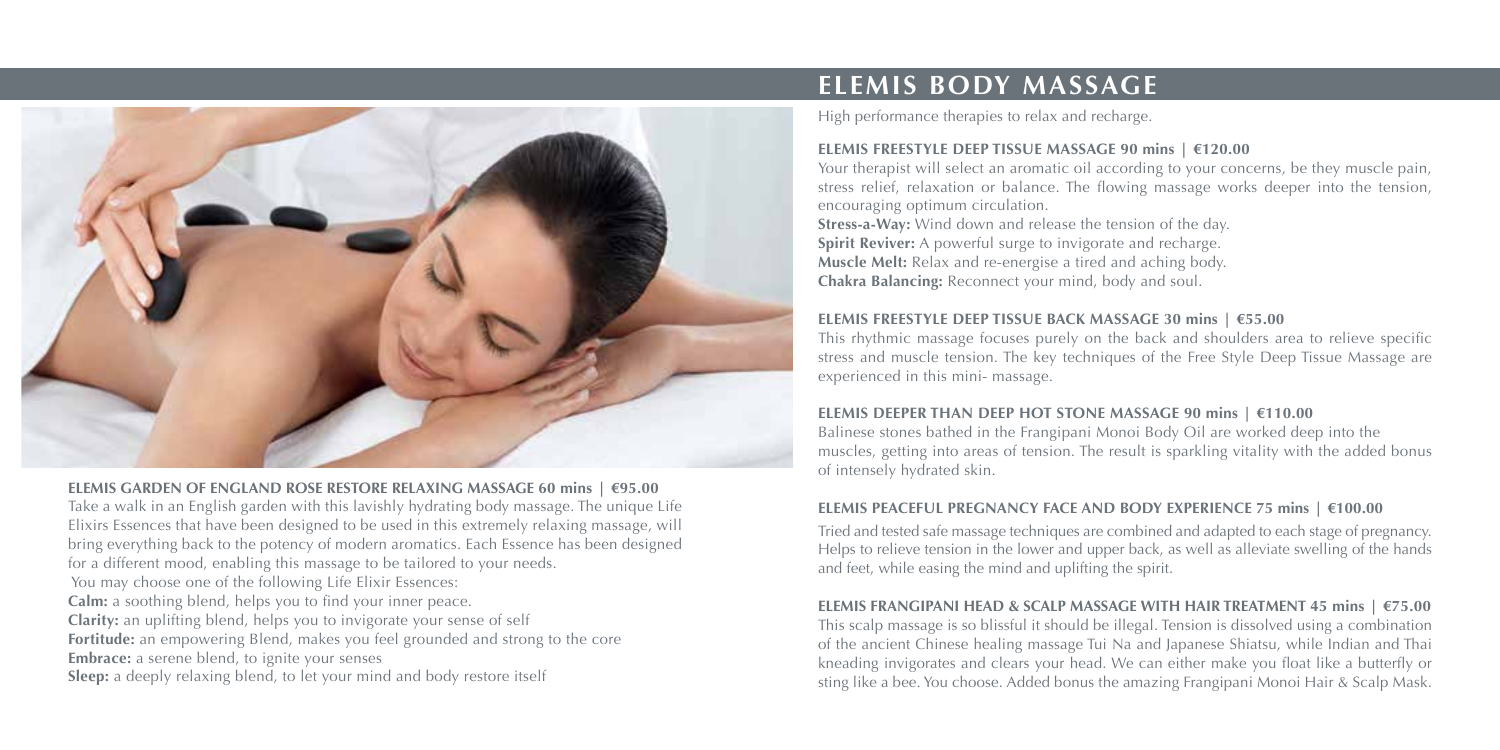

## **ELEMIS BODY WRAPS AND SCRUBS**

#### **ELEMIS INTENSELY CLEANSING SALT SCRUB - LIME & GINGER OR FRANGIPANI 40 mins | €50.00**

The extraordinary cleansing power of salt goes to work releasing toxins in this body polishing treatment. The fragranced salt of your choice will gently slough away dead skin cells, encouraging the regeneration of new cells and perfectly prepping the skin. It leaves a smooth and responsive canvas, ready to absorb the deeply nourishing body oil. Delivers velvety soft, invigorated skin.

#### **ELEMIS BODY NECTAR NOURISHING WRAP – SWEET ORCHID OR FRANGIPANI 60 mins | €80.00**

This lusciously fragrant, intensely moisturising body wrap will transport you to the Far East. The velvety texture of the Monoi oil offers super-hydration, quenching a thirsty skin. The aromatic oil is applied using sweeping strokes with maximum attention paid to any particularly parched areas. You are kept cocooned and warm while the mood-balancing aromatics and skin conditioning oils do their work. An emotionally grounding experience for skin that has never felt silkier.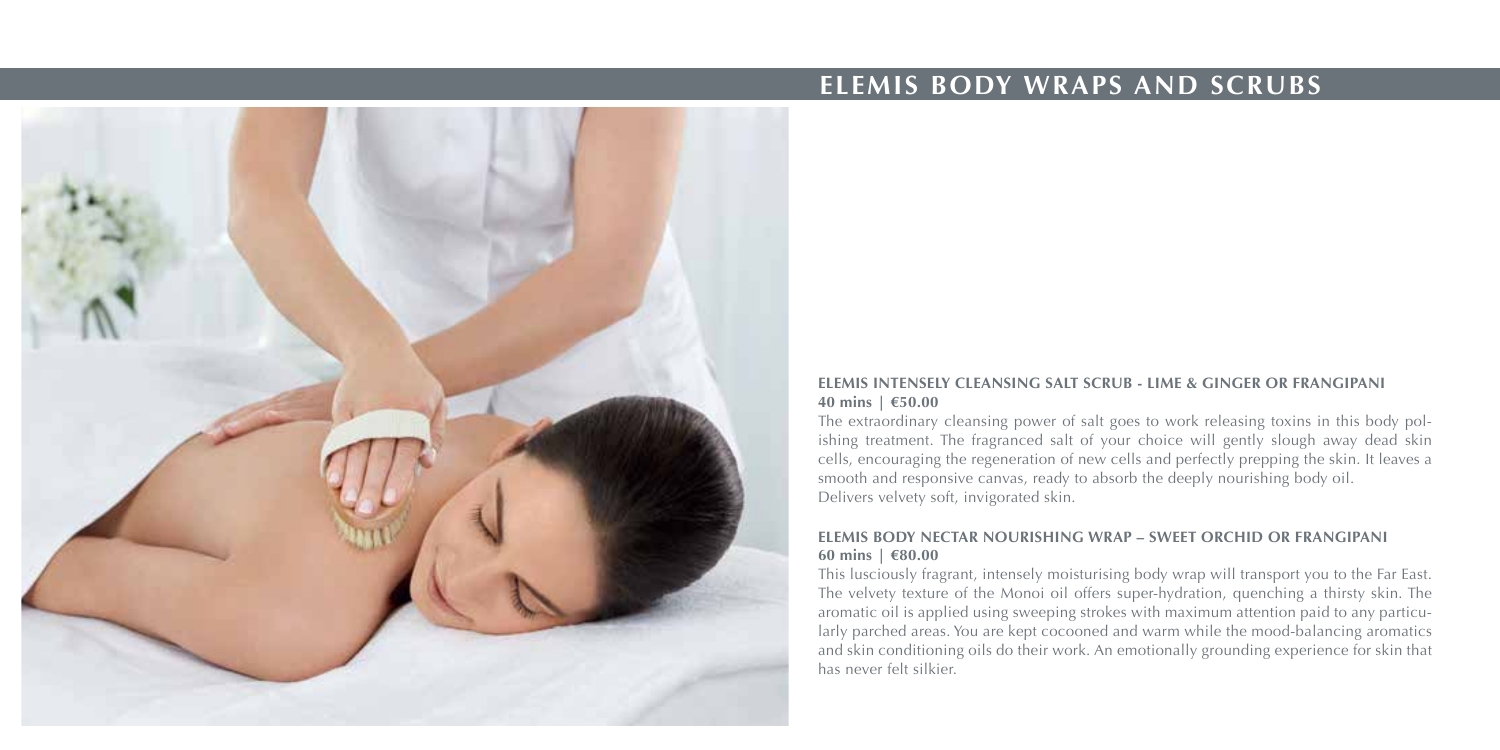

## **MASSAGE**

#### **AROMATHERAPY MASSAGE 75 mins | €95.00**

A complete body treatment with ethereal oils from plant and herbal extracts. All the oils have detoxifying, stimulating or relaxing properties selected carefully so as to meet your own personal needs. Their perfume has a therapeutic action that provokes in you a sense of wellbeing.

#### **INDIAN HEAD MASSAGE 45 mins | €75.00**

Indian head massage is a technique that is being applied for over 4000 years. Based on Ayurveda, which stands for "Science of Life", the expert professional initially estimates your physical, mental and spiritual characteristics, namely "Dosha", and mixes together ethereal oils with adequate extracts. This mixture is applied by gentle massage, in order to ease tension from your shoulders, neck, head and face. The treatment is concluded with spreading oil over your hair, a traditional Indian practice that restores balance on head scalp, body and mind.

#### **STRESS RELIEVING BODY MASSAGE 45 mins | €70.00**

This massage concentrates on soothing away tiredness, stress and alleviating tension, inducing relaxation to the body and mind.

#### **STRESS RELIEVING BACK MASSAGE 30 mins | €45.00**

Concentrating on the back, neck and shoulders, the masseur will help relieve stress and tension from your muscles.

#### **LEG AND FOOT MASSAGE MASSAGE 40 mins | €65.00**

A relaxing combination of reflexology, foot and leg massage to help poor circulation fluid retention, pains and cramps.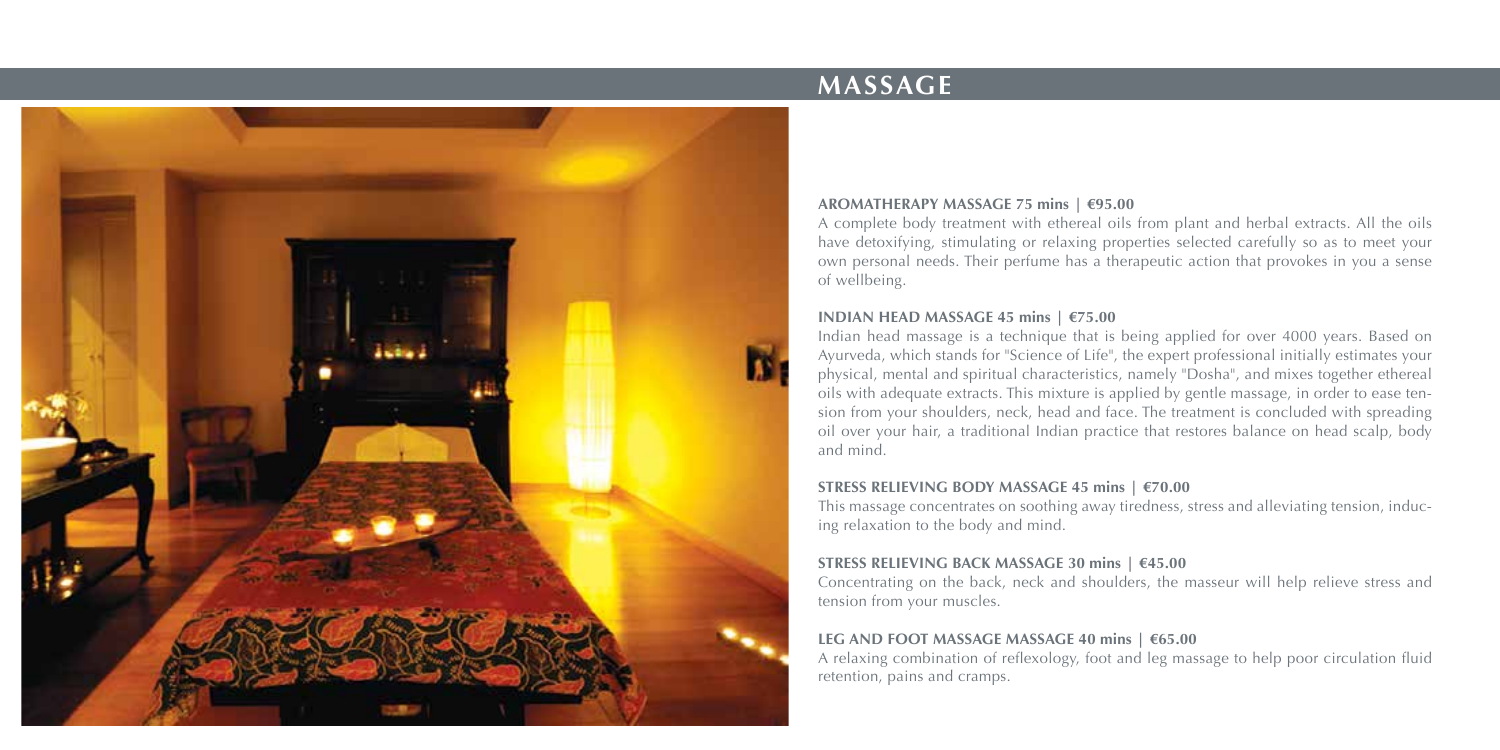

## **ELEMIS BEAUTY ESSENTIALS**

Hands and Feet – The finishing touches that make a difference.

#### **ELEMIS GARDEN OF ENGLAND ROSE RESTORE HAND TREATMEN 30 mins | €45.00**

This is the last word in conditioning, restorative, anti-ageing hand treatments. Targets age spots and dryness. **Manicure 30 mins | €20.00**

#### **ELEMIS BEST FOOT FORWARD 30 mins | €45.00**

Take a load off with this foot-focused tension releaser. Lower legs and feet are thoroughly exfoliated, bathed and massaged. Feet are left nourished, soft and smooth. **Pedicure 45 mins | €30.00**

## **ADDITIONAL TREATMENTS**

| Half Legs Wax      | €25.00 |
|--------------------|--------|
| Full Legs Wax      | €40.00 |
| Arms Wax           | €20.00 |
| Under Arms Wax     | €15.00 |
| Bikini Line Wax    | €18.00 |
| Full Bikini Wax    | €25.00 |
| Lip and Chin Wax   | €10.00 |
| Eye Brows Shape    | €10.00 |
| Nail Polish        | €6.00  |
| French Nail Polish | €8.00  |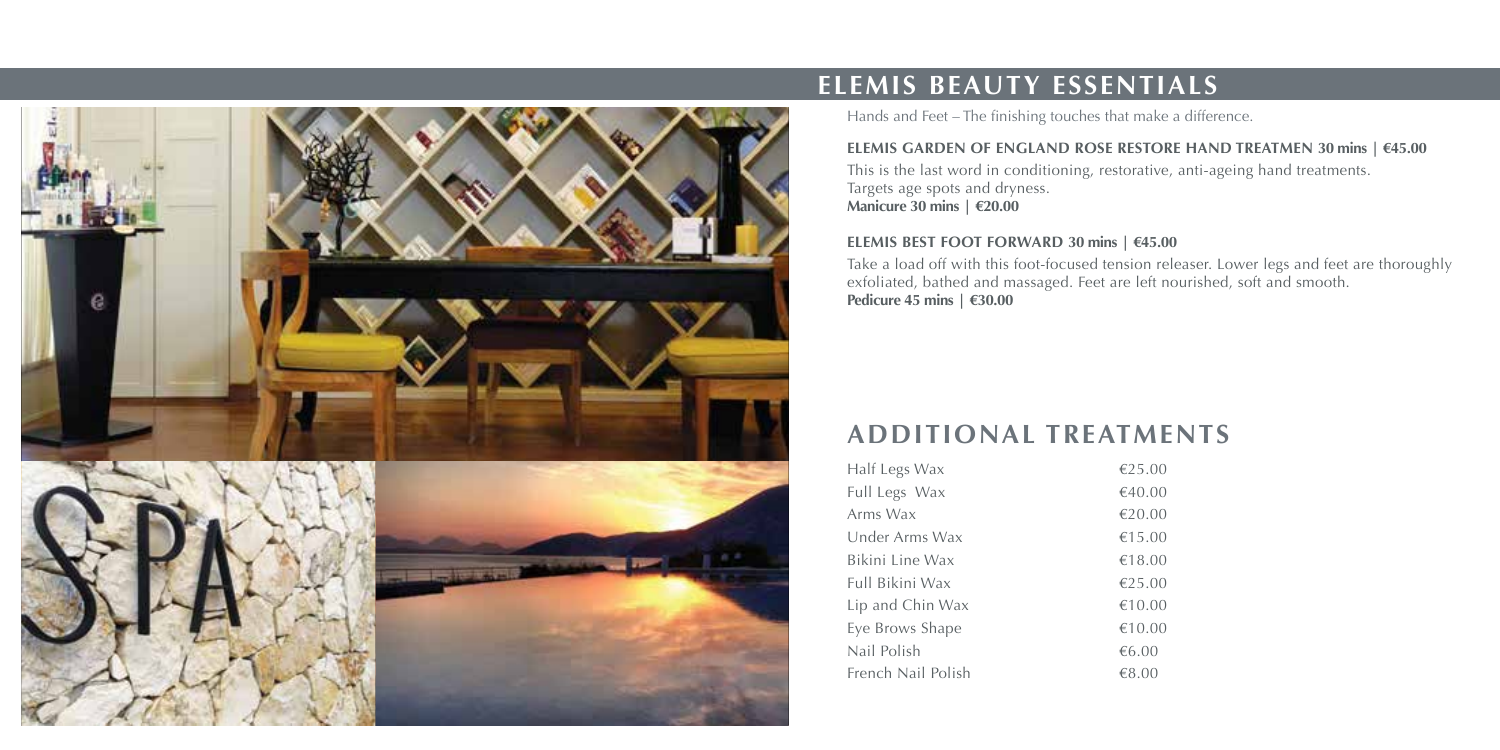

## **...SPA ETIQUETTE**

Target problem areas with therapeutic detox and sculpting therapy. Detoxify and deep cleanse to the deepest level.

Please arrive 10 minutes before your treatment. Prior to your treatment you will be requested to complete a life style.

We requeste a minimum of 4 hours cancellation notice for a single treatment or 24 hours advance notice for rituals. Without notification you will be charged for the seclude service. Being late for your appointment may shorten the length of your treatment. Please remove your jewellery and clothing except underwear before each treatment. For some treatments you will provide with disposable underwear by your therapist. Please make sure that your valuables are kept in your room. The management cannot be held responsible for the loss of any personal possessions.

During treatments, please let your therapist know whether you feel comfortable or not, too warm or too cold and whether the room' s temperature satisfies you. Your comfort and rate is our greatest concern and priority.

If you have a particular injury or pain, please explain it to the therapist. In this way, they can suggest appropriate adjustments to the treatment for your comfort and enhancement. There is no pressure to talk with your therapist during the treatment. This is entirely up to you. If you have any questions or queries our therapists are willing to answer them. In case you are silent they will too.

Mobile phones are not permitted in the Spa area.

Besides, you came here to ease your body and mind.

We are here to relieve you of the stress of every day and offer your moments of relaxation! We remind you that smoking is not permitted in the Spa area.

Thanks for not smoking

## **...SPA GIFT VOUCHERS**

For a gift totally unique and beautiful we will personalize you, a spa voucher. Choose one of our spa therapies or let them decide! Our spa team will delighted to help if you need advice